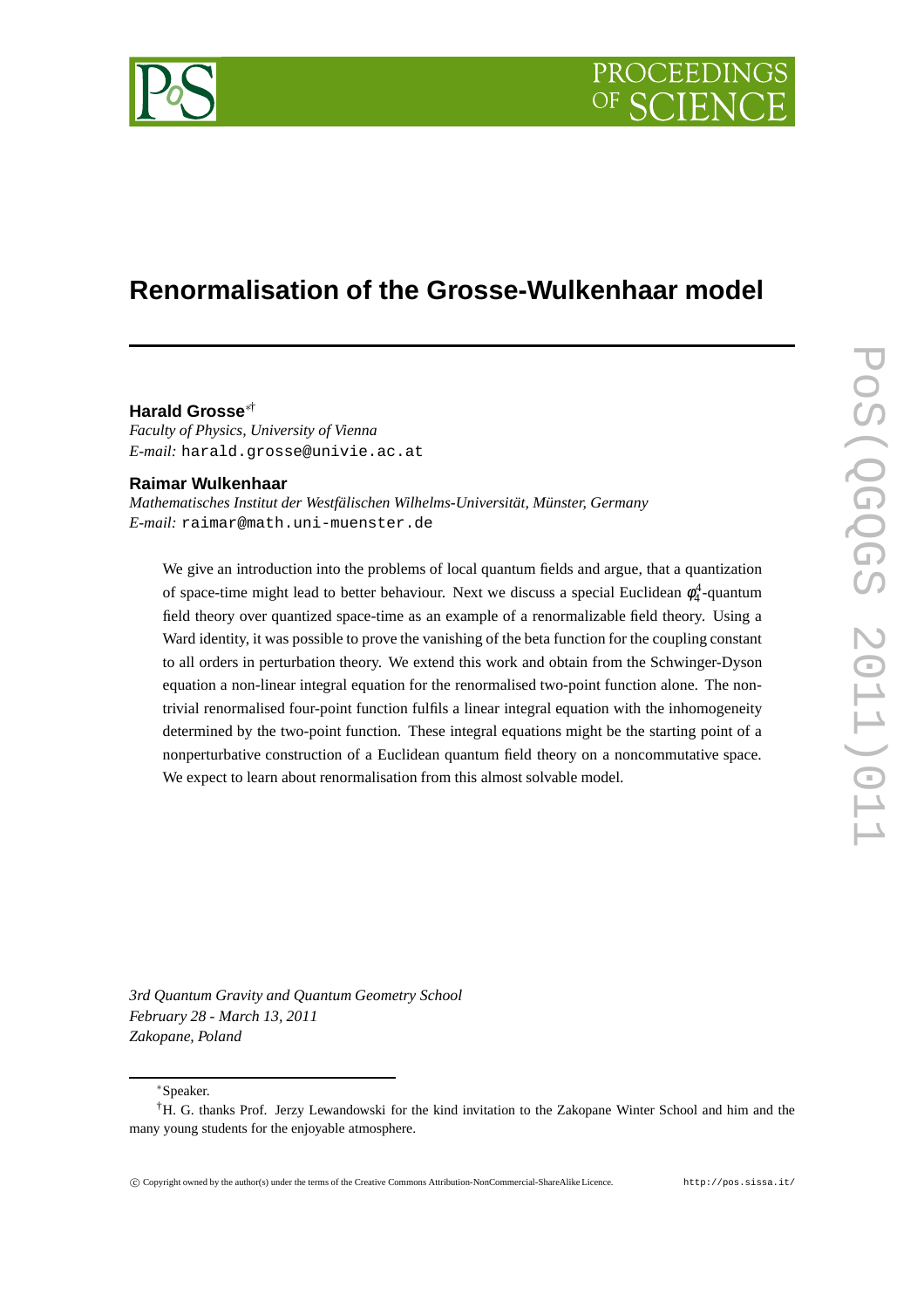# **1. Introduction**

Our present fundamental physics rests on two pillars: Quantum Field Theory and General Relativity. One of the main question in this area of physics concerns the matching of these two concepts. In addition we hope to improve quantum field theory models by adding "gravity" effects. Constructive methods led years ago to many beautiful ideas and results, but the main goal to construct a mathematical consistent model of a four dimensional local quantum field theory has not been reached. Renormalized pertubation expansions allow to get quantum corrections order by order in a coupling constant. The convergence of this expansion, for example as a Borel summable series, can be questioned.

In recent years, a modification of the space-time structure led to new models, which are nonlocal in a particular sense. But these models, in general suffer under an additional disease, which is called the Infrared Ultraviolet mixing [1]. Additional infrared singularities show up. A possible way to cure this problem has been found by us in previous work [2]. It led to special models, which needed 4 (instead of 3) relevant/marginal operators in the defining Lagrangian. We have been able to show that the resulting model is renormalizable up to all orders in pertubation theory. In addition a new fixed point appeared at a special value of the additional coupling constant. This way, we were able to tame the Landau ghost problem. Since the old problems of additional singularities due to partial summing up the pertubation expansion do not show up, we believe that the pertubation expansion will be Borel summable. That this new fixed point exists in pertubation theory to all orders has been shown in work by Rivasseau and collaborators.

The main open question concerns the nonpertubative construction of a nontrivial noncommutative quantum field theory. Steps in that direction will be discussed here.

Classical field theories for fundamental interactions (electroweak, strong, gravitational) are of geometrical origin. We may remind, that the Fermi interaction is non renormalisable, it needs a cutoff around 300 GeV, otherwise unitarity is violated! This is nicely resolved by adding new particles, the *W*+,*Z* 0 ,*W*−, and the confirmation of their existence was a great step towards consistency of quantum field theory models. On the other hand the Standard Model (electroweak+strong) of particle physics is renormalisable, while gravity is not! In the sense of renormalisation theory one might argue, that space-time should not be a smooth manifold at tiny distances, gravity would be scaled away. Or stated otherwise, the weakness of gravity determines the Planck scale, and geometry at these tiny distances should be something different.

A promising approach concerns noncommutative geometry, which allows to unify the standard model with gravity as a classical field theory.

# **Requirements: From Wightman axioms to Euclidean Schwinger functions:**

The principles of local quantum fields are easy to state, but it was, up to now, impossible to construct nontrivial models in four space-time dimensions. The required properties can be split into quantum mechanical ones and relativity properties.

# **Quantum Mechanical Properties:**

States are supposed to be represented by vectors of a separable Hilbert space *H*.

The field operator is an operator valued distribution, smearing it with smooth test functions leads to  $\Phi(f)$  acting on a dense domain *D*,  $\Phi(f) = \int d^4x \Phi(x) f^*(x)$ .

The ground or vacuum state  $\Omega$  is unique (up to a phase) and cyclic.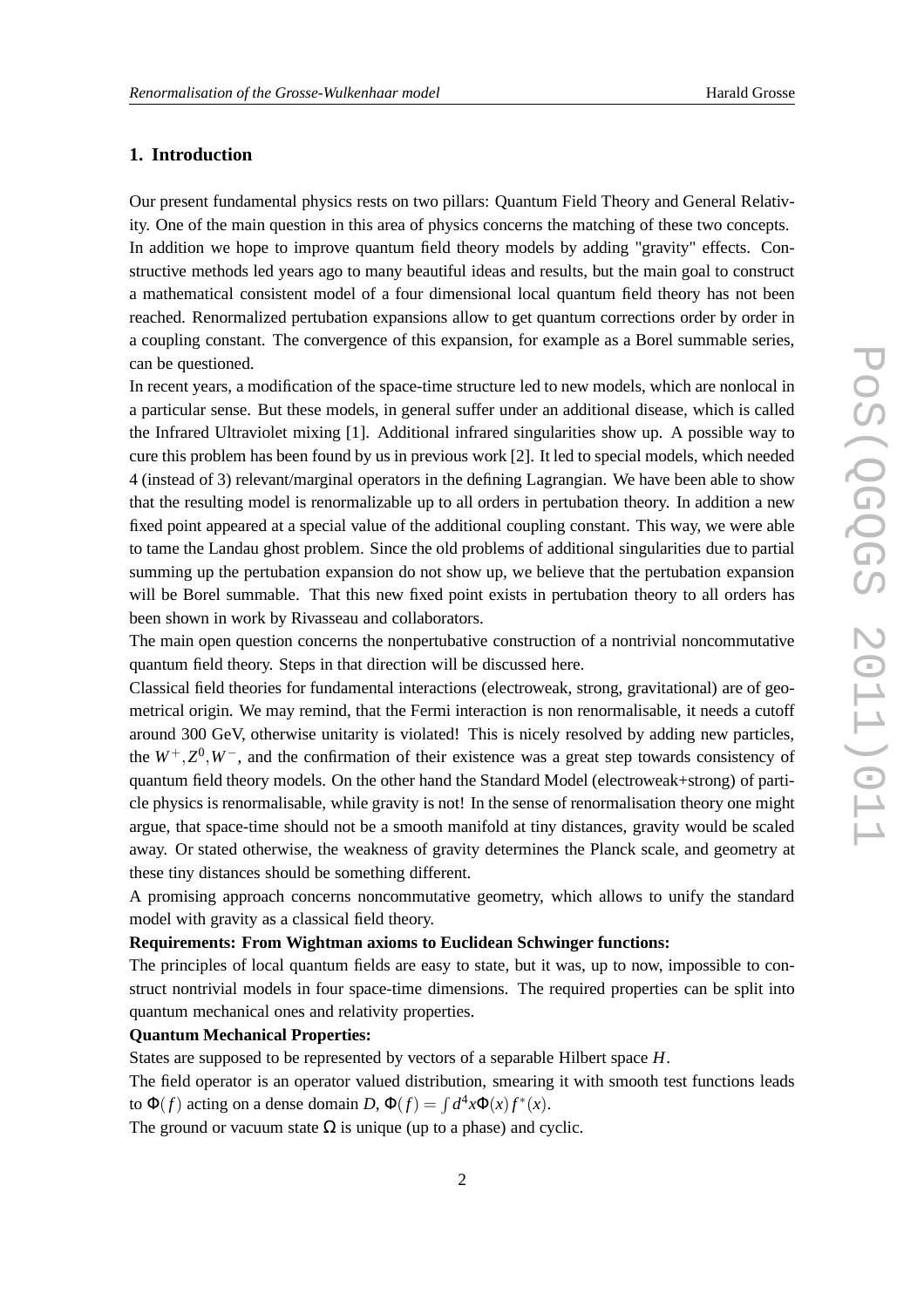Space-time translations are symmetries: This implies that the common spectrum of the energymomentum operator  $\sigma(P_\mu)$  lies in the closed forward light cone.

The ground state  $\Omega \in H$  is invariant under  $e^{ia_{\mu}P^{\mu}}$ .

### **Relativistic properties:**

There is an unitary representation of the Poincaré group  $U_{(a,\Lambda)}$  on *H* and fields transform covariantly. One of the main postulate concerns **miscroscopic Causality** or Locality. If the supports of the smearing function *f* and *g* are space-like separated, then the fields operators commute (for Bosons) or anticommute (for Fermions).  $[\phi(f), \phi(g)]_+ \Psi = 0$  for  $supp f \subset (supp g)'$ Typically one defines the expectation value of the product of smeared field operators called Wightman functions:

 $W_N(f_1 \otimes ... \otimes f_N) := \langle \Omega | \phi(f_1) \cdots \phi(f_N) | \Omega \rangle$ 

It is not difficult to rephrase the requirements for the Wightman functions, but we shall not do it here. For many purposes it is easier to go over to Euclidean Schwinger functions obtained by using analyticity of Wightman functions (in the so called extended permuted tube).

The formal definition of Schwinger functions reads:

$$
S_N(z_1,...,z_N) = \int \Phi(z_1)... \Phi(z_N) d\nu(\Phi)
$$
  
\n
$$
d\nu = \frac{1}{Z}e^{-\int L_{int}(\Phi)}d\mu(\Phi),
$$

where  $d\mu$  is the Gaussian measure corresponding to free fields with two point correlation:  $\langle \phi(x_1)\phi(x_2)\rangle = C(x_1,x_2)$ , or its Fourier transform:  $\tilde{C}(p_1,p_2) = \delta(p_1-p_2)\frac{1}{n^2+1}$  $\frac{1}{p_1^2 + m^2}$ ,  $\phi$  above is a stochastic variable.

As for interacting fields we have to rely on **(renormalized) pertubation expansions:**

$$
S_N(x_1 \dots x_N) = \frac{1}{Z} \int [d\phi] e^{-\int dx \mathcal{L}(\phi)} \prod_i^N \phi(x_i)
$$
 (1.1)

We may extract the free part  $d\mu(\phi) \propto [d\phi] e^{-\frac{m^2}{2}}$  $\frac{a^2}{2} \int \phi^2 - \frac{a}{2} \int (\partial_\mu \phi)(\partial^\mu \phi)$  with correlations:

$$
\int d\mu(\phi)\phi(x_1)\dots\phi(x_N) = \sum_{\text{pairings }l\in\gamma}\prod_{l\in\gamma}C(x_{i_l}-x_{j_l})
$$
\n(1.2)

Up to now, all expressions are formal, in order to justify the procedure, we may put a cut off:  $\tilde{C}_{\kappa}(p) = \int_{\kappa=1/\Lambda^2}^{\infty} d\alpha e^{-\alpha(p^2+m^2)}$ 

To deal with interactions we may add  $\frac{\lambda}{4!} \Phi^4$ , and expand

$$
S_N(x_1 \dots x_N) = \sum_n \frac{(-\lambda)^n}{n!} \int d\mu(\phi) \prod_j^N \phi(x_j) \left( \int dx \frac{\phi^4(x)}{4!} \right)^n \tag{1.3}
$$

$$
= \sum_{\text{graph } \Gamma_N} \frac{(-\lambda)^n}{\text{Sym}_{\Gamma_N}(G)} \int_V \prod_{l \in \Gamma_N} C_{\kappa}(x_l - y_l) \sim \Lambda^{\omega_D(G)} \tag{1.4}
$$

As a result we may collect contributions to the same Feynman diagram and evaluate the degree of divergence, which is given by  $\omega_D(G) = (D-4)n + D - \frac{D-2}{2}N$ ,  $\omega_2(G) = 2 - 2n$ ,  $\omega_4(G) = 4 - N$ , where *n* denotes the order of the graph, or the number of vertices, *N* the number of external lines, *l* the number of internal lines. Note that there are  $(4n+N)$ !! number of Feynman graphs. Use Stirling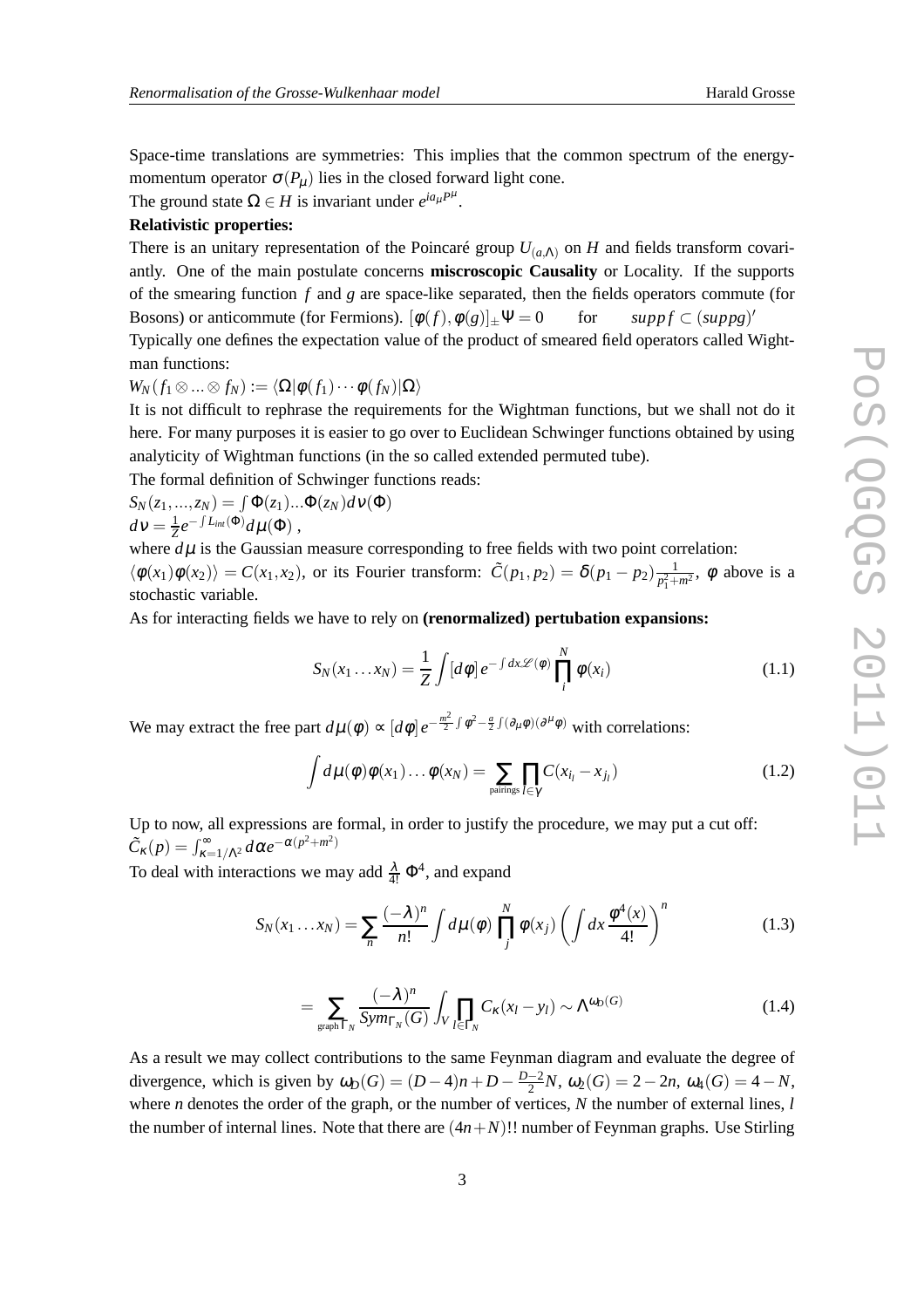formula and the factor  $\frac{1}{n!}$  from the exponential, the large order behavior  $K^n n!$  for the contributions result, which indicates that there will be no Taylor or (Borel) convergence.

#### **Renormalization**

If one may impose a finite number of renormalization conditions (here we need 3:  $a, m, \lambda$ ), for example:

$$
G_2(p^2 = 0) = \frac{1}{m_{phys}^2}
$$
,  $\frac{d}{dp^2}G_2(p^2 = 0) = -\frac{a^2}{m_{phys}^4}$ ,  $G_4(p^2 = 0) = \lambda_{phys}$  and no new interactions are

generated order by order in pertubation theory, we call the model to be renormalizable (this is implied by the BPHZ Theorem for the scalar  $\Phi^4$  model).

According to a different point of view, we may follow Wilsons Renormalization Group Flow ideas and divide the covariance for free Euclidean scalar field into slices:

$$
\Phi_m = \sum_{j=0}^m \phi_j, \quad C_j = \int_{M^{-2j}}^{M^{-2(j-1)}} d\alpha \frac{e^{-m^2 \alpha - x^2/4\alpha}}{\alpha^{D/2}} \tag{1.5}
$$

We may integrate out degrees of freedom:

$$
Z_{m-1}(\Phi_{m-1}) = \int d\mu_m(\phi_m) e^{-S_m(\phi_m + \Phi_{m-1})}
$$
(1.6)

and obtain a relation between the actions at different scales:

$$
Z_{m-1}(\Phi_{m-1}) = e^{-S_{m-1}(\Phi_{m-1})}
$$
\n(1.7)

Of course, in order to evaluate these expressions we have to use some expansion.

As a matter of fact, in all these expansions a certain chain of finite subgraphs ( for example with *m* bubbles) grows like  $\sim \mathbb{C}^m m!$ , and indicates that this expansion will not be Borel summable. An easy estimate shows that the scale dependence of the coupling constant will be given by:

$$
\lambda_j \simeq \frac{\lambda_0}{1-\beta \lambda_0 j}
$$

If the sign of  $\beta$  is positive it indicates the appearance of the so called Landau ghost, or phrased differently triviality of this model may result. A negative sign of  $\beta$  indicates asymptotic freedom. The program of constructing a nontrivial interacting models was successfully done only in  $D = 2,3$ space-time dimensions. As for  $D = 4$  dimensions we have to rely first on renormalized pertubation theory and follow the renormalization group flow. In addition we may add "Gravity" effects, or quantize Space-Time: This led to our program of merging **general relativity ideas with quantum physics through noncommutative geometry**.

#### **Space-Time structure**

That one should limit localisation in space-time follows from a very simple old argument due to Wheeler:

In order to localize two events, which are a distance *D* apart, one has to do a scattering experiment with particles whose energy  $hc/\lambda$  exceed  $hc/D$ . Multiplying these quantities times  $G/c^4$  yields the Schwarzschild radius of the appropriate energy lump. It is natural to require that this radius should be smaller than the distance between the events one started with, since otherwise the scattered particles will be captured by the black hole, which is formed. Putting both inequalities together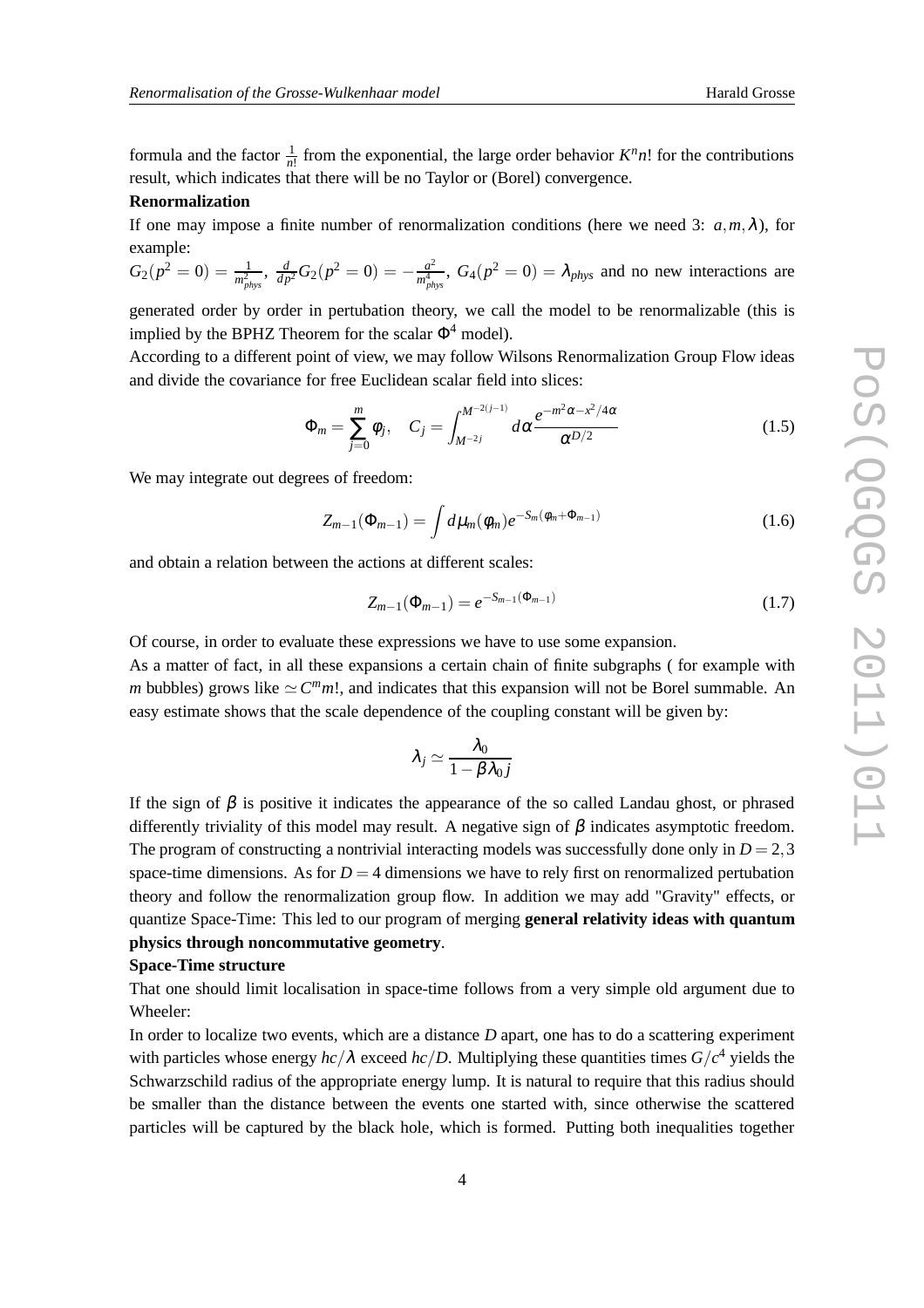gives a lower bound to the distance of localizability of events of the order of the Planck length.  $D \ge R_{ss} = G/c^4 hc/\lambda \ge G/c^4 hc/D$  which implies that  $D \ge l_p \quad 10^{-35} m$ .

Early ideas of modifying space-time were phrased already by Riemann, Schrödinger and Heisenberg, but Snyder in 1947 was the first to formulate a deformed space-time geometry. Such ideas become popular after 1986, when Alain Connes published his work on Noncommutative Geometry. On of us (H. G.) started in 1992 (in work together with J. Madore) to use noncommutative manifolds (algebras) as a natural cut off for quantized field theory models. Doplicher, Fredenhagen and Roberts used the Wheeler argument in 1994 to formulate uncertainty relations for deformed fields and formulated deformed free fields. Filk in 1995 was the first to elaborate on Feynman rules for models defined over deformed space-time, and finally they became popular due to the work of Schomerus (1999), who observed, that such models may result from string theory after taking the zero slope limit.

# **Ideas: Algebra, fields, diff. calculus,...**

Typically one first refers to the Gelfand - Naimark theorem, which states that the algebra of continuous functions over a manifold is isomorphic to a commutative  $C^*$  algebra. Next one studies deformations of such algebras, through associative nonlocal star products. Especially simple is the Moyal space. One may start from the algebra of smooth functions over *D*-dimensional Euclidean space, and define the  $\star$ -product as

 $(a * b)(x) = \int d^D y d^D k a(x + \frac{1}{2} \Theta \cdot k) b(x + y) e^{iky}$  where  $\Theta = -\Theta^T \in M_D(\mathbb{R})$ 

Fields are sections of bundles, according to the Serre Swan theorem, they can be identified as projective modules over the algebra *A*.

A very essential requirement concerns the differential calculus. We would like to have a differential, which obeys the Leibniz rule and squares to zero. By duality vector fields can be defined. Since we will be dealing in the following only with the canonical deformed space, there is no problem with having a differential calculus.

# Next question results: **Can we make sense of renormalisation in Noncommutative Geometric Models?**

As a first step we intend to construct simple quantum field theory models on simple noncommutative geometries, e.g. the Moyal space. Of course, this way we obtain models with non-local interaction.

The naïve application of this procedure to the  $\phi^4$ -action ( $\phi$ -real, Euclidean space) leads on Moyal plane to the action:

$$
S = \int d^4x \left(\frac{1}{2}\partial_\mu\phi \star \partial^\mu\phi + \frac{m^2}{2}\phi \star \phi + \frac{\lambda}{4}\phi \star \phi \star \phi \star \phi\right)(x)
$$
(1.8)

The Feynman rules can be obtained easily. Since we obtain only cyclic invariance at the Vertex, Graphs are best drawn as Ribbon Graphs on Riemann surfaces with a certain genus and a certain number of boundary components. We obtain planar regular contribution and non-planar graphs. The planar graphs still reveal UV divergences, the nonplanar ones are finite for generic momenta. On the other hand for exceptional momenta (if sums of incoming or outgoing momenta vanish) the contributions develop a IR singularity, which spoils **Renormalizability!** In our previous work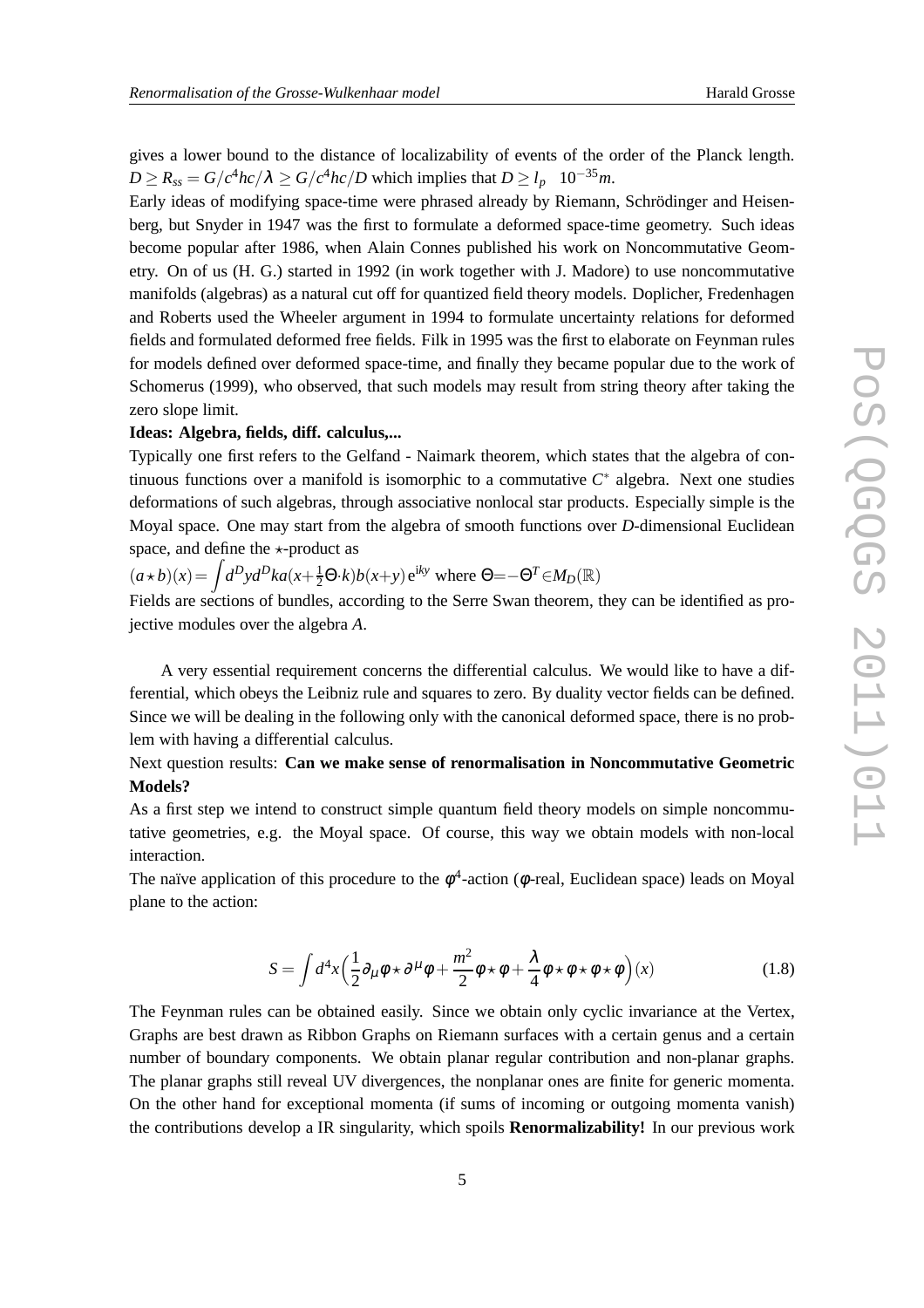[2] we realized that the UV/IR-mixing problem can be solved by adding a fourth relevant/marginal operator to the Lagrangian **Theorem:** The quantum field theory defined by the action

$$
S = \int d^4x \left(\frac{1}{2}\phi \star (\Delta + \Omega^2 \tilde{x}^2 + \mu^2)\phi + \frac{\lambda}{4!}\phi \star \phi \star \phi \star \phi\right)(x)
$$
 (1.9)

### is **perturbatively renormalisable to all orders in**  $\lambda$ .

The additional oscillator potential  $\Omega^2 \tilde{x}^2$  implements mixing between large and small distance scales and results from the renormalisation proof. Maja Buric and Michael Wohlgenannt [3] found an interesting interpretation of this additional term: It results as the coupling of the scalar field to the scalar curvature within the truncation procedure (see also the contribution of Maja Buric to these Proceedings).

Here,  $\star$  refers to the Moyal product parametrised by the antisymmetric 4  $\times$  4-matrix  $\Theta$ , and  $\tilde{x}$  = 2Θ<sup>-1</sup>x. The model is covariant under the Langmann-Szabo duality transformation [4] and becomes self-dual at  $\Omega = 1$ . Certain variants have also been treated, see [5] for a review. Evaluation of the β-functions for the coupling constants  $\Omega$ ,  $\lambda$  in first order of perturbation theory leads to a coupled dynamical system which indicates a fixed-point at  $\Omega = 1$ , while λ remains bounded [6, 7]. The vanishing of the  $\beta$ -function at  $\Omega = 1$  was next proven in [8] at three-loop order and finally in [9] to all orders of perturbation theory. It implies that there is no infinite renormalisation of  $\lambda$ , and a nonperturbative construction seems possible [10]. The Landau ghost problem is solved. The vanishing of the β-function to all orders has been obtained using a Ward identity [9]. We extend this work and derive an integral equation for the two-point function alone by using the Ward identity and Schwinger-Dyson equations. Usually, Schwinger-Dyson equations couple the two-point function to the four-point function. In our model, we show that the Ward identity allows to express the fourpoint function in terms of the two-point function, resulting in an equation for the two-point function alone. This is achieved in the first step for the bare two-point function. We are able to perform the mass and wavefunction renormalisation directly in the integral equation, giving a *self-consistent non-linear equation for the renormalised two-point function alone*. Higher *n*-point functions fulfil a *linear* (inhomogeneous) Schwinger-Dyson equation, with the inhomogeneity given by *m*-point functions with  $m < n$ . This means that solving our equation for the two-point function leads to a full non-perturbative construction of this interacting quantum field theory in four dimensions. So far we treated our equation perturbatively up to third order in  $\lambda$ . The solution shows an interesting number-theoretic structure.

We hope that a detailed analysis of our model will help for a non-perturbative treatment of more realistic Euclidean quantum field theories. We expect that we can learn much about non-perturbative renormalization of Euclidean quantum field theories in four dimensions from this almost solvable model.

# **2. Matrix Model**

It is convenient to write the action (1.9) in the matrix base of the Moyal space, see [2, 11]. It simplifies enormously at the self-duality point  $\Omega = 1$ . We write down the resulting action functionals for the *bare* quantities, which involves the bare mass  $\mu_{bare}$  and the wave function renormalisation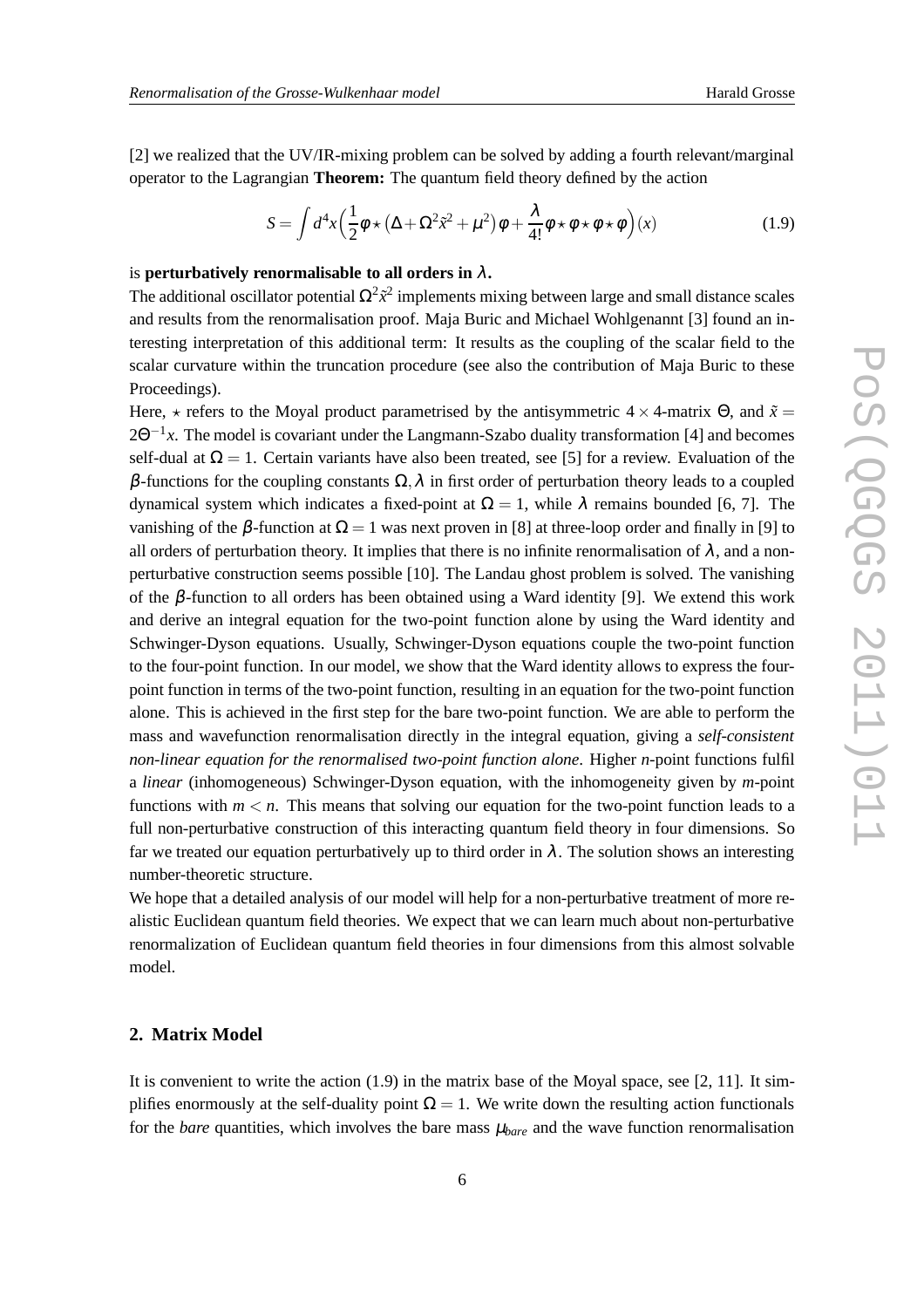$\phi \mapsto Z^{\frac{1}{2}}\phi$ . For simplicity we fix the length scale to  $\theta = 4$ . This gives

$$
S = \sum_{m,n \in \mathbb{N}_{\Lambda}^2} \frac{1}{2} \phi_{mn} H_{mn} \phi_{nm} + V(\phi) \,, \tag{2.1}
$$

$$
H_{mn} = Z\left(\mu_{bare}^2 + |m| + |n|\right), \qquad V(\phi) = \frac{Z^2 \lambda}{4} \sum_{m,n,k,l \in \mathbb{N}_{\Lambda}^2} \phi_{mn} \phi_{nk} \phi_{kl} \phi_{lm} , \qquad (2.2)
$$

It is already used that this model has no renormalisation of the coupling constant [9]. All summation indices  $m, n, ...$  belong to  $\mathbb{N}^2$ , with  $|m| := m_1 + m_2$ . The symbol  $\mathbb{N}^2$  refers to a cut-off in the matrix size. The scalar field is real,  $\phi_{mn} = \overline{\phi_{nm}}$ .

# **3. Ward Identity**

The key step in the proof [9] that the  $\beta$ -function vanishes is the discovery of a Ward identity induced by inner automorphisms  $\phi \mapsto U\phi U^{\dagger}$ . Inserting into the connected graphs the special insertion vertex

$$
V_{ab}^{ins} := \sum_{n} (H_{an} - H_{nb}) \phi_{bn} \phi_{na}
$$
\n(3.1)

is the same as the difference of graphs with external indices *b* and *a*, respectively,  $Z(|a| - |b|)G^{ins}_{[ab]...} =$  $G_{b...} - G_{a...}$ :

We write Feynman graphs in the self-dual  $\phi_4^4$ -model as ribbon graphs on a genus-*g* Riemann surface with *B* external faces. Adding for each external face an external vertex to get a closed surface, the matrix index is constant at every face. Inserting the special vertex  $V_{ab}^{ins}$  leads, however, to an index jump from *a* to *b* in an external face which meets an external vertex. The corresponding external sources at the jumped face are thus  $J_{na}$  and  $J_{bm}$  for some other indices  $m, n$ . According to the Ward identity, this is the same as the difference between the graphs with face index *b* and *a*, respectively:

$$
Z(|a|-|b|) \bigvee_{b}^{a} \bigotimes_{b \in \mathbb{N}} \dots = \bigotimes_{b}^{b} A
$$
\n
$$
Z(|a|-|b|)G^{ins}_{[ab]...} = G_{b...} - G_{a...}.
$$
\n(3.3)

The dots in (3.3) stand for the remaining face indices. We have used  $H_{an} - H_{nb} = Z(|a| - |b|)$ .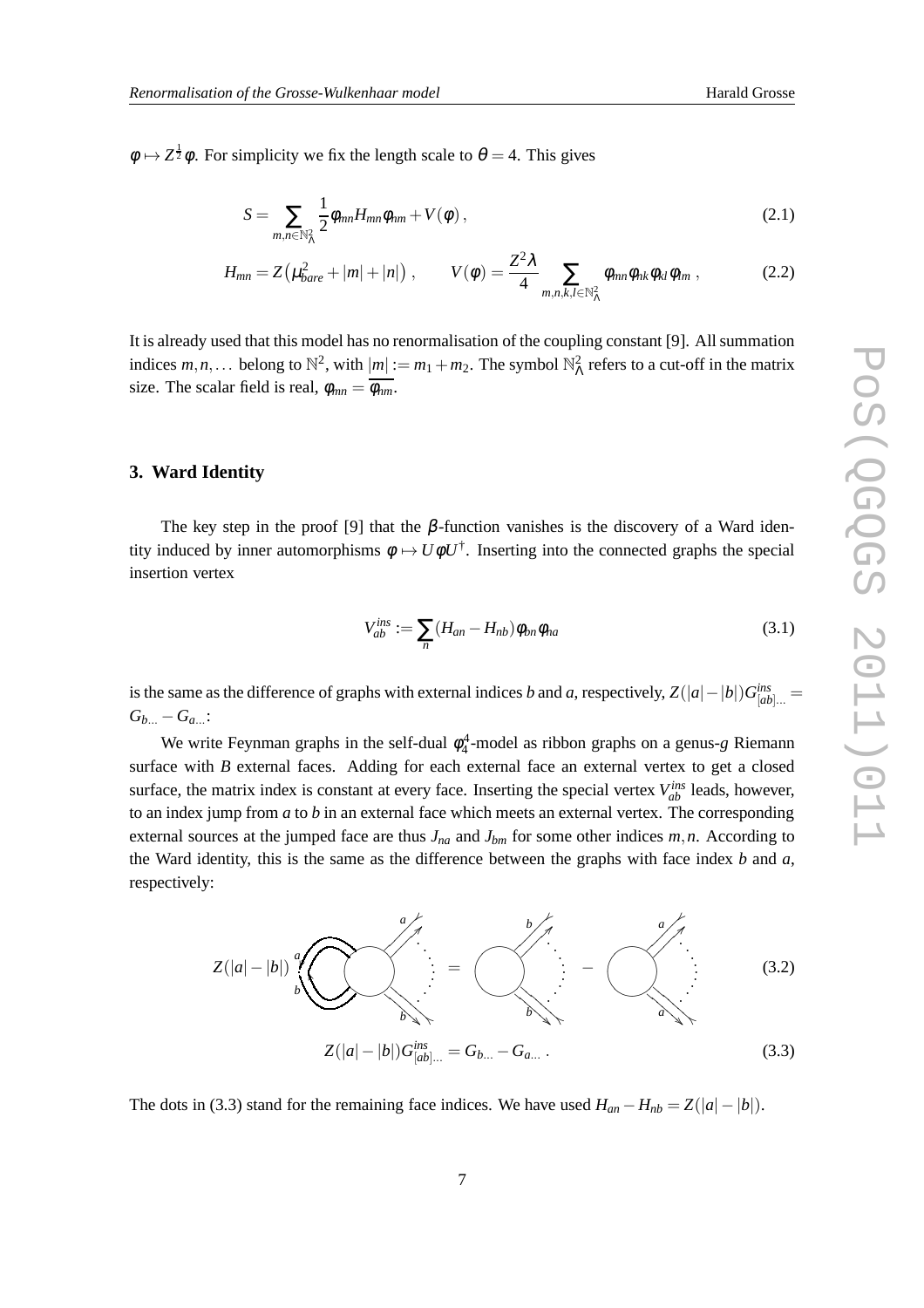# **4. Schwinger-Dyson equation**

The Schwinger-Dyson equation for the one-particle irreducible two-point function Γ<sup>ab</sup> reads

$$
\Gamma_{ab} = \frac{a}{b} \sqrt{\frac{a}{b}} \sqrt{\frac{a}{b}}
$$
\n
$$
= \frac{a}{b} \sqrt{\frac{a}{b}} \sqrt{\frac{a}{b}} \sqrt{\frac{b}{b}} \sqrt{\frac{a}{b}}
$$
\n
$$
= \frac{a}{b} \sqrt{\frac{a}{b}} \sqrt{\frac{a}{b}}
$$
\n
$$
(4.1)
$$

The sum of the last two graphs can be reexpressed in terms of the two-point function with insertion vertex,

$$
\Gamma_{ab} = Z^2 \lambda \sum_{p} \left( G_{ap} + G_{ab}^{-1} G_{[ap]b}^{ins} \right) = Z^2 \lambda \sum_{p} \left( G_{ap} - G_{ab}^{-1} \frac{G_{bp} - G_{ba}}{Z(|p| - |a|)} \right)
$$
(4.2)  

$$
= Z^2 \lambda \sum_{p} \left( \frac{1}{H_{ap} - \Gamma_{ap}} + \frac{1}{H_{bp} - \Gamma_{bp}} - \frac{1}{H_{bp} - \Gamma_{bp}} \frac{(\Gamma_{bp} - \Gamma_{ab})}{Z(|p| - |a|)} \right).
$$

This is a closed equation for the two-point function alone. It involves the divergent quantities Γ*bp* and  $Z$ ,  $\mu_{bare}$ .

### **5. Renormalization**

Introducing the renormalised planar two-point function  $\Gamma_{ab}^{ren}$  by Taylor expansion  $\Gamma_{ab} = Z\mu_{bare}^2 \mu^2 + (Z-1)(|a|+|b|) + \Gamma_{ab}^{ren}$ , with  $\Gamma_{00}^{ren} = 0$  and  $(\partial \Gamma^{ren})_{00} = 0$ , we obtain a coupled system of equations for  $\Gamma^{ren}_{ab}$ , *Z* and  $\mu_{bare}$ . It leads to a closed equation for the renormalised function  $\Gamma^{ren}_{ab}$  alone, which is further analysed in the integral representation.

We replace the indices in  $a, b, \ldots \mathbb{N}$  by continuous variables in  $\mathbb{R}_+$ . Equation (4.2) depends only on the length  $|a| = a_1 + a_2$  of indices. The Taylor expansion respects this feature, so that we replace  $\sum_{p \in \mathbb{N}_{\Lambda}^2}$  by  $\int_0^{\Lambda} |p| dp$ . After a convenient change of variables  $|a| =: \mu^2 \frac{\alpha}{1-\alpha}, |p| =: \mu^2 \frac{\rho}{1-\rho}$ and

$$
\Gamma_{ab}^{ren} =: \mu^2 \frac{1 - \alpha \beta}{(1 - \alpha)(1 - \beta)} \left(1 - \frac{1}{G_{\alpha\beta}}\right), \qquad (5.1)
$$

and using an identity resulting from the symmetry  $G_{0\alpha} = G_{\alpha 0}$ , we arrive at [12]:

**Theorem 1.** *The renormalised planar connected two-point function*  $G_{\alpha\beta}$  *of the self-dual noncommutative* φ 4 4 *-theory satisfies the integral equation*

$$
G_{\alpha\beta} = 1 + \lambda \left( \frac{1 - \alpha}{1 - \alpha\beta} (\mathcal{M}_{\beta} - \mathcal{L}_{\beta} - \beta \mathcal{Y}) + \frac{1 - \beta}{1 - \alpha\beta} (\mathcal{M}_{\alpha} - \mathcal{L}_{\alpha} - \alpha \mathcal{Y}) \right)
$$
  
+ 
$$
\frac{1 - \beta}{1 - \alpha\beta} \left( \frac{G_{\alpha\beta}}{G_{0\alpha}} - 1 \right) (\mathcal{M}_{\alpha} - \mathcal{L}_{\alpha} + \alpha \mathcal{N}_{\alpha 0})
$$

$$
- \frac{\alpha(1 - \beta)}{1 - \alpha\beta} (\mathcal{L}_{\beta} + \mathcal{N}_{\alpha\beta} - \mathcal{N}_{\alpha 0}) + \frac{(1 - \alpha)(1 - \beta)}{1 - \alpha\beta} (G_{\alpha\beta} - 1) \mathcal{Y} \right),
$$
(5.2)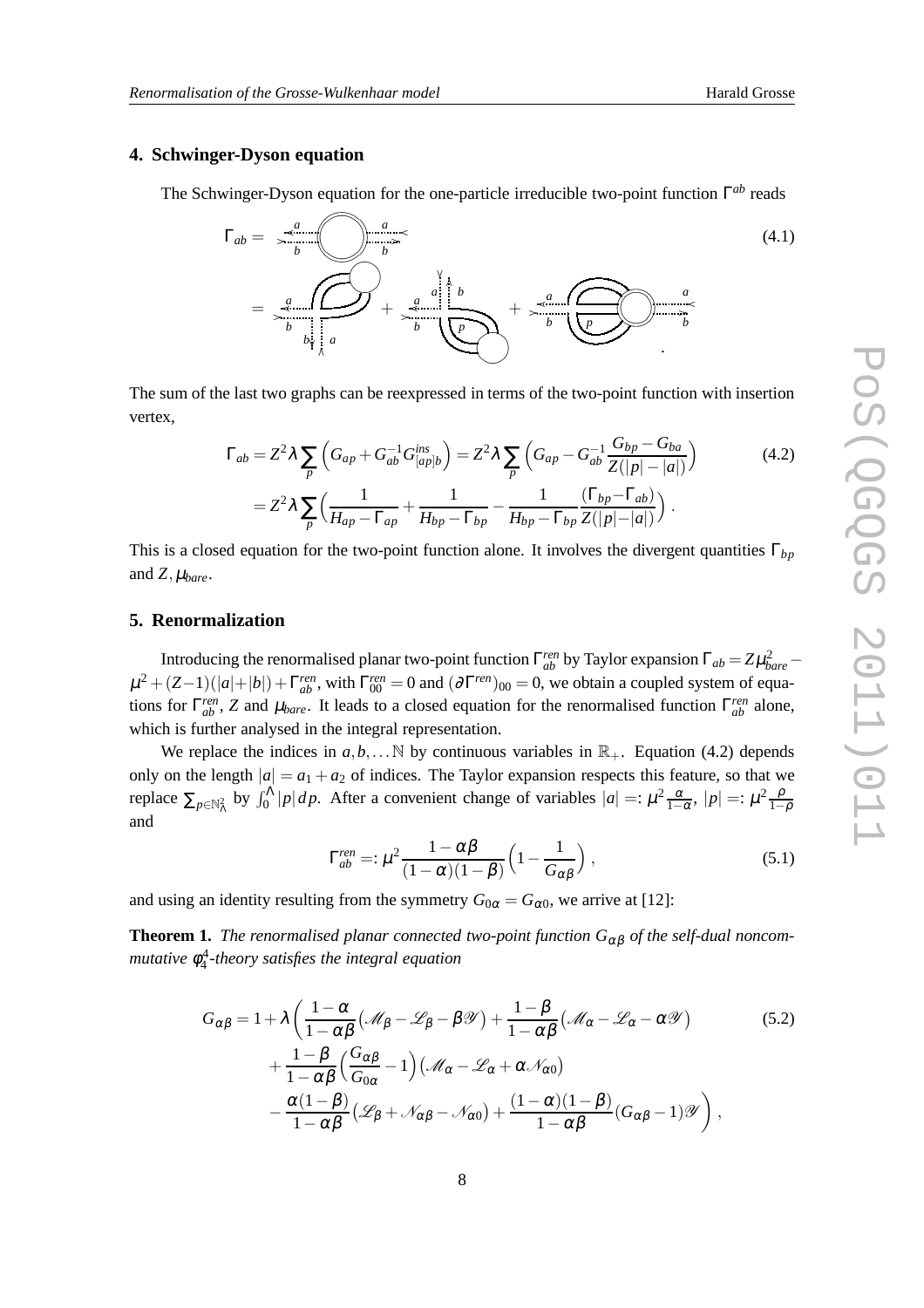*where*  $\alpha, \beta \in [0, 1)$ *,* 

$$
\mathscr{L}_{\alpha} := \int_0^1 d\rho \, \frac{G_{\alpha\rho} - G_{0\rho}}{1 - \rho} \, , \qquad \mathscr{M}_{\alpha} := \int_0^1 d\rho \, \frac{\alpha \, G_{\alpha\rho}}{1 - \alpha \rho} \, , \qquad \mathscr{N}_{\alpha\beta} := \int_0^1 d\rho \, \frac{G_{\rho\beta} - G_{\alpha\beta}}{\rho - \alpha} \, ,
$$

*and*  $\mathscr{Y} = \lim_{\alpha \to 0}$ α *.*

# **6. Perturbation expansion**

These integral equations are the starting point for a perturbative solution. In this way, the renormalised correlation functions are directly obtained, without Feynman graph computation and further renormalisation steps. We obtain

$$
G_{\alpha\beta} = 1 + \lambda \left\{ A(I_{\beta} - \beta) + B(I_{\alpha} - \alpha) \right\}
$$
(6.1)  
+ 
$$
\lambda^2 \left\{ AB((I_{\alpha} - \alpha) + (I_{\beta} - \beta) + (I_{\alpha} - \alpha)(I_{\beta} - \beta) + \alpha\beta(\zeta(2) + 1))
$$

$$
+ A(\beta I_{\beta} - \beta I_{\beta}) - \alpha AB((I_{\beta})^2 - 2\beta I_{\beta} + I_{\beta})
$$

$$
+ B(\alpha I_{\alpha} - \alpha I_{\alpha}) - \beta BA((I_{\alpha})^2 - 2\alpha I_{\alpha} + I_{\alpha}) \right\} + \mathcal{O}(\lambda^3),
$$

where  $A:=\frac{1-\alpha}{1-\alpha\beta},$   $B:=\frac{1-\beta}{1-\alpha\beta}$  $\frac{1-p}{1-\alpha\beta}$  and the following iterated integrals appear:

$$
I_{\alpha} := \int_0^1 dx \frac{\alpha}{1 - \alpha x} = -\ln(1 - \alpha),
$$
  
\n
$$
I_{\alpha} := \int_0^1 dx \frac{\alpha I_x}{1 - \alpha x} = \text{Li}_2(\alpha) + \frac{1}{2} (\ln(1 - \alpha))^2.
$$
\n(6.2)

We conjecture that  $G_{\alpha\beta}$  is at any order a polynomial with rational coefficients in  $\alpha, \beta, A, B$  and iterated integrals labelled by rooted trees.

### **7. Four-point Schwinger-Dyson equation**

The knowledge of the two-point function allows a successive construction of the whole theory. As an example we treat the planar connected four-point function *Gabcd* .

Following the *a*-face in direction of an arrow, there is a distinguished vertex at which the first *ab*-line starts. For this vertex there are two possibilities for the matrix index of the diagonally opposite corner to the *a*-face: either *c* or a summation vertex *p*:

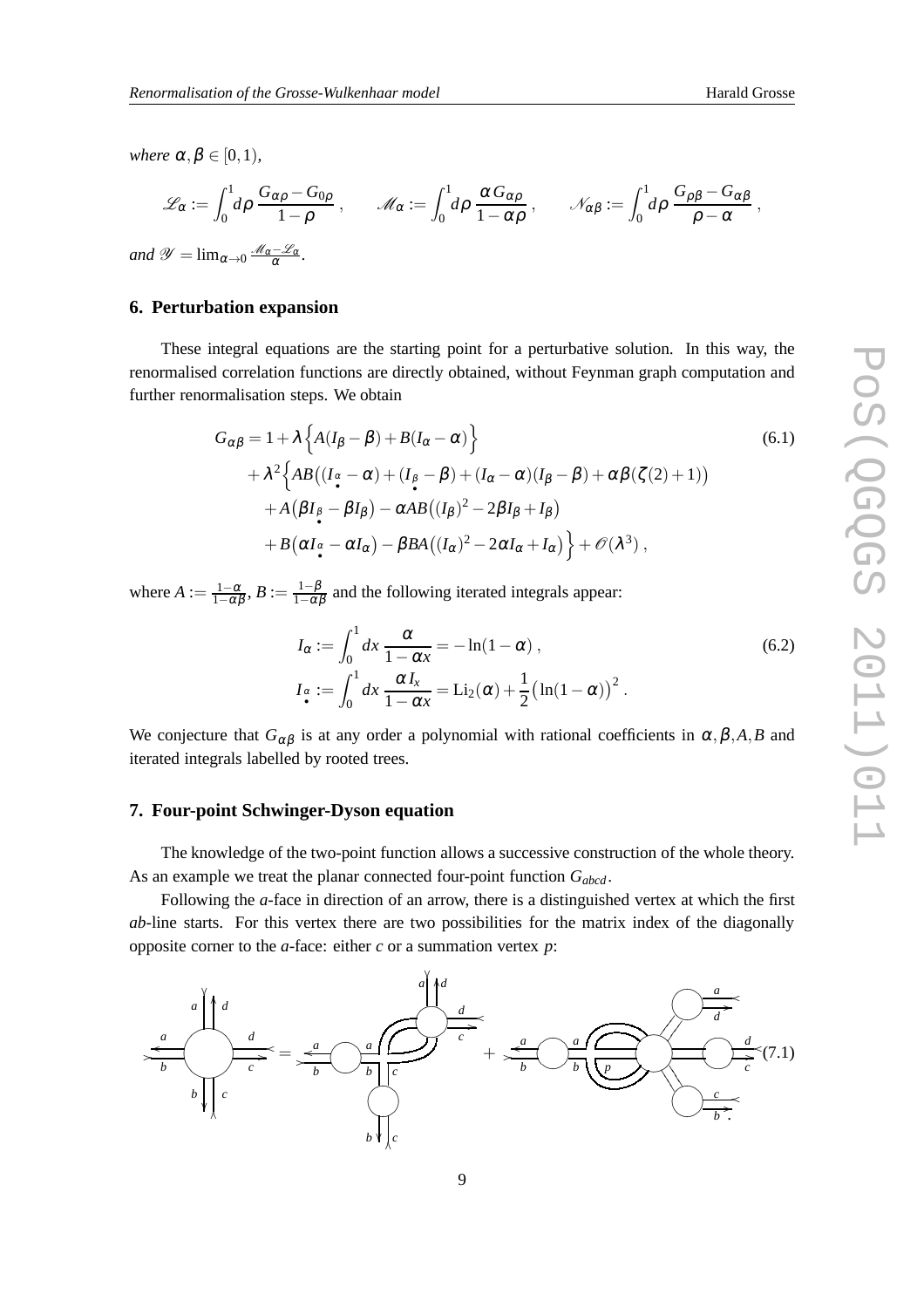We write the first contribution as a product of the vertex  $Z^2\lambda$ , the left connected two-point function, the downward two-point function and an insertion, which is reexpressed by means of the Wardidentity. After amputation of the external two-point functions we obtain the Schwinger-Dyson equation for the *renormalised* 1PI four-point function  $G_{abcd} = G_{ab}G_{bc}G_{cd}G_{da}\Gamma^{ren}_{abcd}$  as follows:

$$
\Gamma_{abcd}^{ren} = Z\lambda \frac{1}{|a|-|c|} \Big(\frac{1}{G_{ad}} - \frac{1}{G_{cd}}\Big) + Z\lambda \sum_{p} \frac{1}{|a|-|p|} G_{pb} \Big(\frac{G_{dp}}{G_{ad}} \Gamma_{pbcd}^{ren} - \Gamma_{abcd}^{ren}\Big) \,. \tag{7.2}
$$

In terms of the 1PI function we have

$$
Z^{-1}\Gamma_{abcd}^{ren} = \lambda \left( 1 - \frac{\Gamma_{ad}^{ren} - \Gamma_{cd}^{ren}}{|a| - |c|} \right)
$$
  
+  $\lambda \sum_{p} \frac{|a| + |d| + \mu^2 - \Gamma_{ad}^{ren}}{|p| + |b| + \mu^2 - \Gamma_{pb}^{ren}} \frac{|p| - |a|}{|p| + |d| + \mu^2 - \Gamma_{pd}^{ren}}$   
+  $\lambda \Gamma_{abcd}^{ren} \sum_{p} \frac{1 - \frac{\Gamma_{ad}^{ren} - \Gamma_{cd}^{ren}}{|a| - |p|}}{\frac{|a| - |p|}}$   
+  $\lambda \Gamma_{abcd}^{ren} \sum_{p} \frac{1 - \frac{\Gamma_{ad}^{ren} - \Gamma_{pd}^{ren}}{|a| - |p|}}{\frac{|a| - |p|}}$  (7.3)

Passing to the integral representation and the variables  $\alpha$  and  $\beta$ , we find for  $\Gamma_{\alpha\beta\gamma\delta} := \Gamma_{abcd}^{ren}$  an integral equation, which manipulated appropriately allows again to take the limit  $\xi \rightarrow 1$  after insertion of the expression for the wave function renormalisation constant.

**Theorem 2.** *The renormalised planar 1PI four-point function*  $\Gamma_{\alpha\beta\gamma\delta}$  *of self-dual noncommutative*  $\phi_4^4$ -theory (with continuous indices  $\alpha, \beta, \gamma, \delta \in [0,1)$ ) satisfies the integral equation

$$
\left(1 - \frac{(1 - \alpha)(1 - \gamma\delta)(G_{\alpha\delta} - G_{\gamma\delta})}{G_{\gamma\delta}(1 - \delta)(\alpha - \gamma)} + \int_0^1 \rho \, d\rho \frac{(1 - \beta)(1 - \alpha\delta)G_{\beta\rho}G_{\delta\rho}}{(1 - \beta\rho)(1 - \delta\rho)} \frac{\Gamma_{\rho\beta\gamma\delta} - \Gamma_{\alpha\beta\gamma\delta}}{\rho - \alpha}\right)
$$
\n
$$
\Gamma_{\alpha\beta\gamma\delta} = \lambda \cdot \frac{G_{\alpha\delta} + \lambda \left((\mathcal{M}_{\beta} - \mathcal{L}_{\beta} - \mathcal{Y})G_{\alpha\delta} + \int_0^1 d\rho \frac{G_{\alpha\delta}G_{\beta\rho}(1 - \beta)}{(1 - \delta\rho)(1 - \beta\rho)} + \int_0^1 \rho \, d\rho \frac{(1 - \beta)(1 - \alpha\delta)G_{\beta\rho}}{(1 - \beta\rho)(1 - \delta\rho)} \frac{(G_{\rho\delta} - G_{\alpha\delta})}{(\rho - \alpha)}\right)}{(1 - \beta\gamma)(1 - \delta\rho)}
$$
\n(7.4)

In lowest order we find

$$
\Gamma_{\alpha\beta\gamma\delta} = \lambda - \lambda^2 \left( \frac{(1-\gamma)(I_{\alpha} - \alpha) - (1-\alpha)(I_{\gamma} - \gamma)}{\alpha - \gamma} + \frac{(1-\delta)(I_{\beta} - \beta) - (1-\beta)(I_{\delta} - \delta)}{\beta - \delta} \right) + \mathcal{O}(\lambda^3).
$$
 (7.5)

Note that  $\Gamma_{\alpha\beta\gamma\delta}$  is cyclic in the four indices, and that  $\Gamma_{0000} = \lambda + \mathcal{O}(\lambda^3)$ .

These integral equations might be the starting point of a nonperturbative construction of a Euclidean quantum field theory on a noncommutative space.